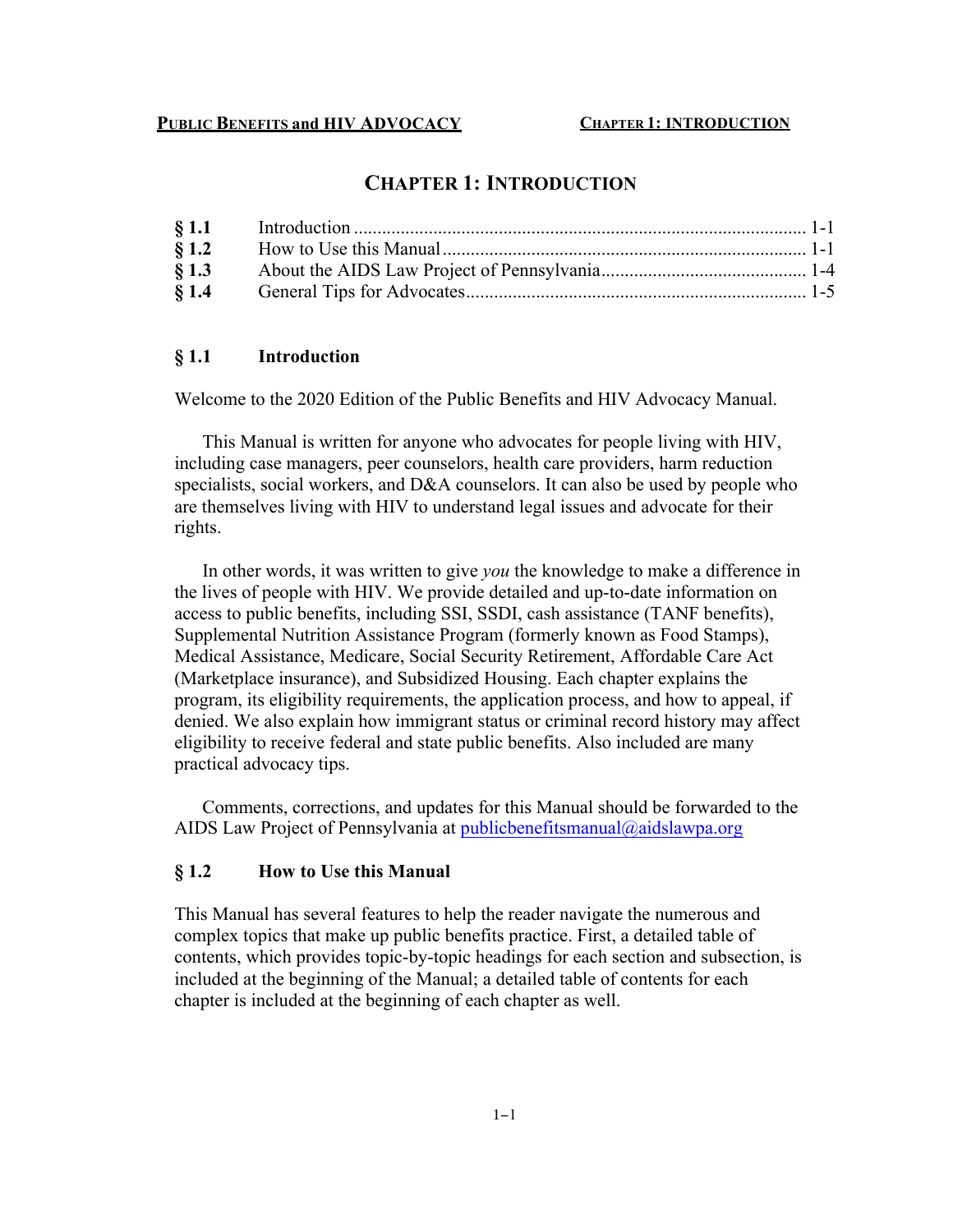#### **CHAPTER 1: INTRODUCTION**

Each chapter includes the full text on the subject covered. The chapter appendices include forms and other documents relating to that chapter's subject. We've included specific page references in the text to the appendix materials.

Advocates should note that benefits amounts and eligibility standards in the specific dollar amounts are adjusted annually. This Manual should therefore be read taking into consideration the new benefits amounts or eligibility standards that are in effect for that year. Examples of such updates are the Federal Income Poverty Guidelines and the Social Security Administration's Cost-of-Living Adjustment increases released each year.

> **CAUTION: This Manual is not intended to provide legal advice for specific clients.** Case managers and other non-attorney advocates should use their own judgment in deciding when to refer their clientsto an attorney for advice and representation.

Most of the effort in accessing public benefits is made by the clients themselves or by non-attorney advocates, such as case managers at community-based HIV/AIDS or other social service organizations. There are times, however, when it's appropriate for a client to seek or be referred to an attorney. It's impossible to identify each situation. We do make some suggestions in this Manual when it is appropriate to make a referral or seek advice about whether a referral should be provided. Generally, we provide information about referral resources at that point in the text. The AIDS Law Project of Pennsylvania itself is a primary referral resource (**§ 1.3**). Additionally, however, advocates should be aware of the resources provided by local legal aid organizations, such as:

#### **Northwestern Legal Services**

Meadville Professional Building, 231 Chestnut Street, 4th Floor Meadville, Pennsylvania 16335 Intake phone: (800) 665-6957 www.nwls.org

# **North Penn Legal Services**

15 Public Square, Suite 410 Wilkes-Barre, Pennsylvania 18701 Intake phone: 1-877-953-4250

www.northpennlegal.org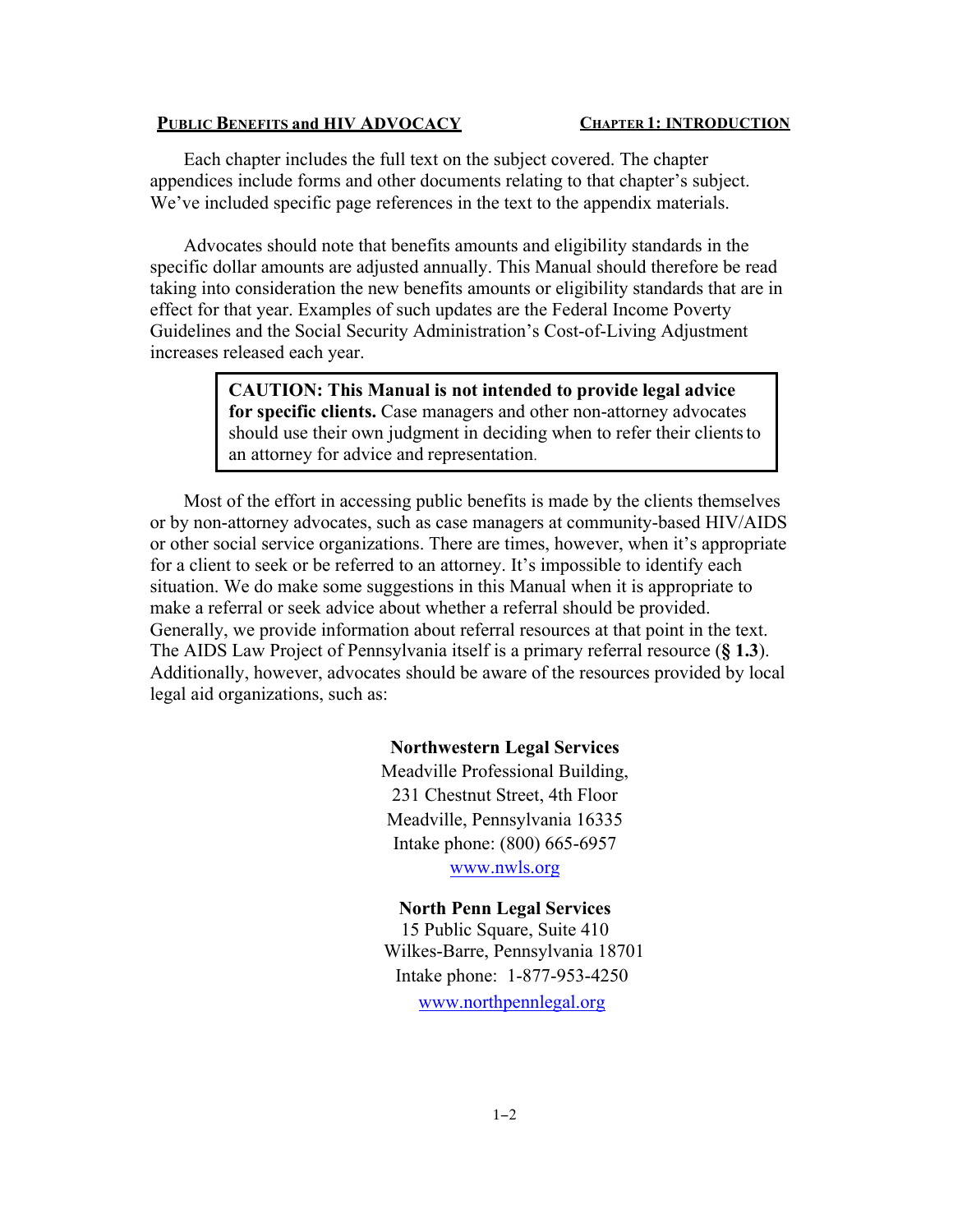#### **CHAPTER 1: INTRODUCTION**

### **Laurel Legal Services** -

Greensburg 306 S. Pennsylvania Avenue Greensburg, Pennsylvania 15601-3066 Intake phone: (800) 253-9558 http://laurellegalservices.org/

### **MidPenn Legal Services** - Carlisle

401 East Louther Street, Suite 103 Carlisle, Pennsylvania 17013 Intake phone: (800) 822-5288 http://www.midpenn.org

## **Legal Aid of Southeastern Pennsylvania** - West

Chester 222 N. Walnut Street, Second Floor West Chester, Pennsylvania 19380 Intake phone: (877) 429-5994 http://www.lasp.org

### **Community Legal Services** - Center

City 1424 Chestnut Street Philadelphia, Pennsylvania 19102 Intake phone: (215) 981-3700 http://www.clsphila.org/

### **Community Legal Services** - North Philadelphia Law Center

1410 W. Erie Avenue Philadelphia, Pennsylvania 19140 Intake phone: (215) 227-2400 http://www.clsphila.org

#### **Philadelphia Legal**

**Assistance** 42 South 15th Street, 4th floor Philadelphia, Pennsylvania 19102 Intake phone: (215) 981-3800 http://www.philalegal.org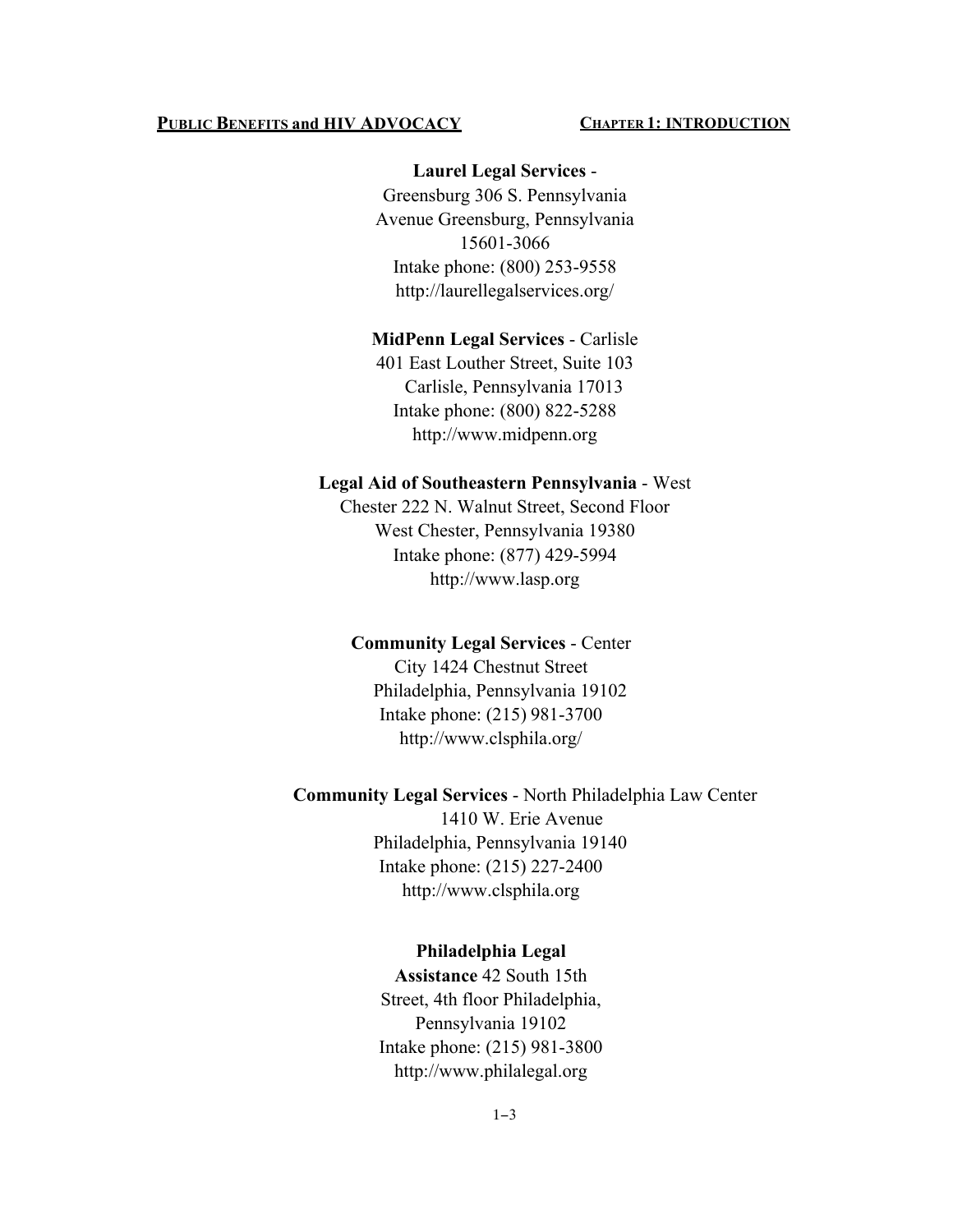For statewide legal aid organizations click here: https://palegalaid.net

The information provided in this Manual is subject to change, and thus it is important to check with the agencies that administer benefits programs and with other advocates to determine that the information provided to clients is up-to-date and accurate.

Note also that the information we provide in the Manual is keyed to public benefits in Pennsylvania and may vary from state to state. Some programs, such as Medical Assistance HMOs, vary in other parts of the state. Federal benefit program such as Social Security disability and retirement and Medicare are applicable in all states.

## **§ 1.3 About the AIDS Law Project of Pennsylvania**

Founded in 1988, the AIDS Law Project of Pennsylvania is a nonprofit public-interest law firm providing free legal assistance to people living with HIV and those affected by the epidemic. We are still the nation's only independent public-interest law firm dedicated to people living with HIV. We serve all of Pennsylvania and Southern New Jersey from our offices in Philadelphia and Camden County, NJ, educating the public about AIDS-related legal issues, training case management professionals to become better advocates for their clients, and working at local, state and national levels to achieve fair laws and policies.

The AIDS Law Project of Pennsylvania provides legal assistance on issues including:

- Compassionate Release for Inmates
- Confidentiality of HIV-Related Information
- Criminal Records Resolution
- Criminalization of HIV
- Discrimination Against People Living with HIV
- Financial and Consumer Debt
- Housing and Utilities
- Identification Documents and Name Changes
- Immigration
- Public and Private Benefits: Income Replacement and Health Care
- Standby Guardianship
- Testing Protocols
- Wills, Living Wills, Powers of Attorney

In those areas of law in which the AIDS Law Project of Pennsylvania does not provide legal assistance, appropriate referrals will be given to local legal service organizations, private attorneys and/or the local bar associations for law referral services.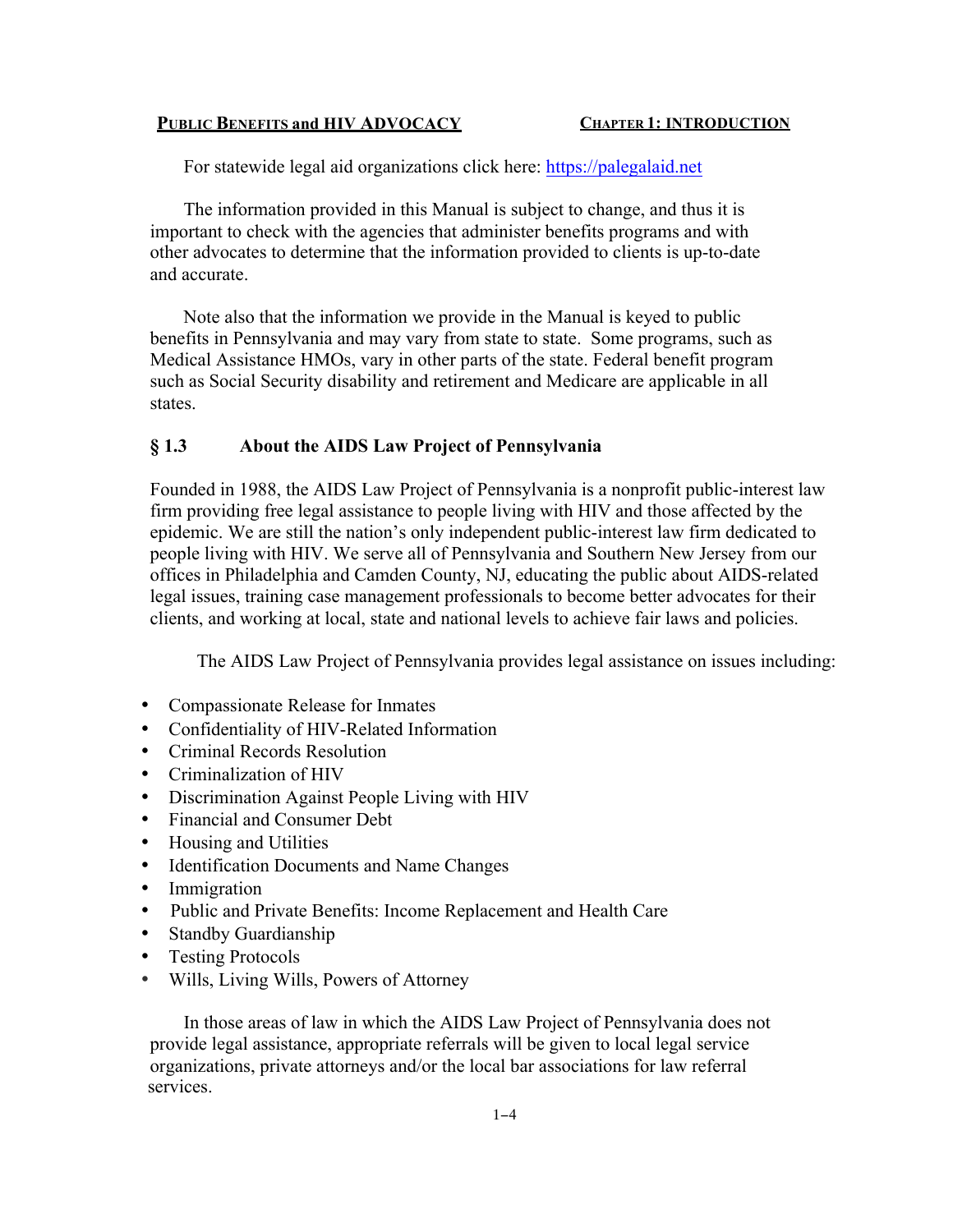**Intake Process**: The AIDS Law Project of Pennsylvania's regular telephone intake hours are Monday through Friday, 9:30 a.m. to 1 p.m. at **(215) 587-9377**. We will accommodate clients who cannot call during those times. We prefer that your client call us directly to request assistance, but we will work with a client's advocates as necessary. An intake advocate will conduct a thorough telephone interview. A team of lawyers and advocates will then review the case and determine the best way to help. Attorneys are available for emergency visits to homebound or hospitalized clients.

**Financial Eligibility and Fees:** The AIDS Law Project of Pennsylvania provides all legal services free of charge. In addition to providing direct legal advice, advocacy, and representation, the AIDS Law Project of Pennsylvania may refer clients to its statewide network of lawyers. Usually these lawyers work for free, although clients with adequate means may be charged an appropriate fee

# **§ 1.4 General Tips for Advocates**

**Write down names, phone numbers, and fax numbers.** It's much easier to hold people to their promises if you have documented exactly who told you what, and when they told it to you. Keep a list of the names and numbers of people who are helpful at the different organizations. Then you won't have to start from scratch the next time you need help from a particular agency.

**Keep a copy of everything.** Retain copies of everything you submit including letters, forms and medical records.

**Keep proof of submitting documents to government agencies.** Occasionally social security offices, welfare offices or other government agencies lose documents that have been sent to their offices resulting in clients being denied or cut off from benefits.

Having proof (example: fax transmittal report, certified mail return receipt) of submitting documents will make it easier to convince the agencies that your client did in fact submit the required documentation and is not at fault. Also, when a worker at the Social Security Administration or the Department of Human Services has gone that extra mile to assist you with the client's issue, let their managers know of the good work done

**Don't be afraid to go up the chain of command at every agency.** Everyone has a supervisor – and the supervisors have supervisors. In many places, the supervisors are better trained and have more authority than their staff. If you encounter someone who does not understand the rules or what you are saying, or is hostile or belligerent, it may be time to speak with that individual's supervisor.